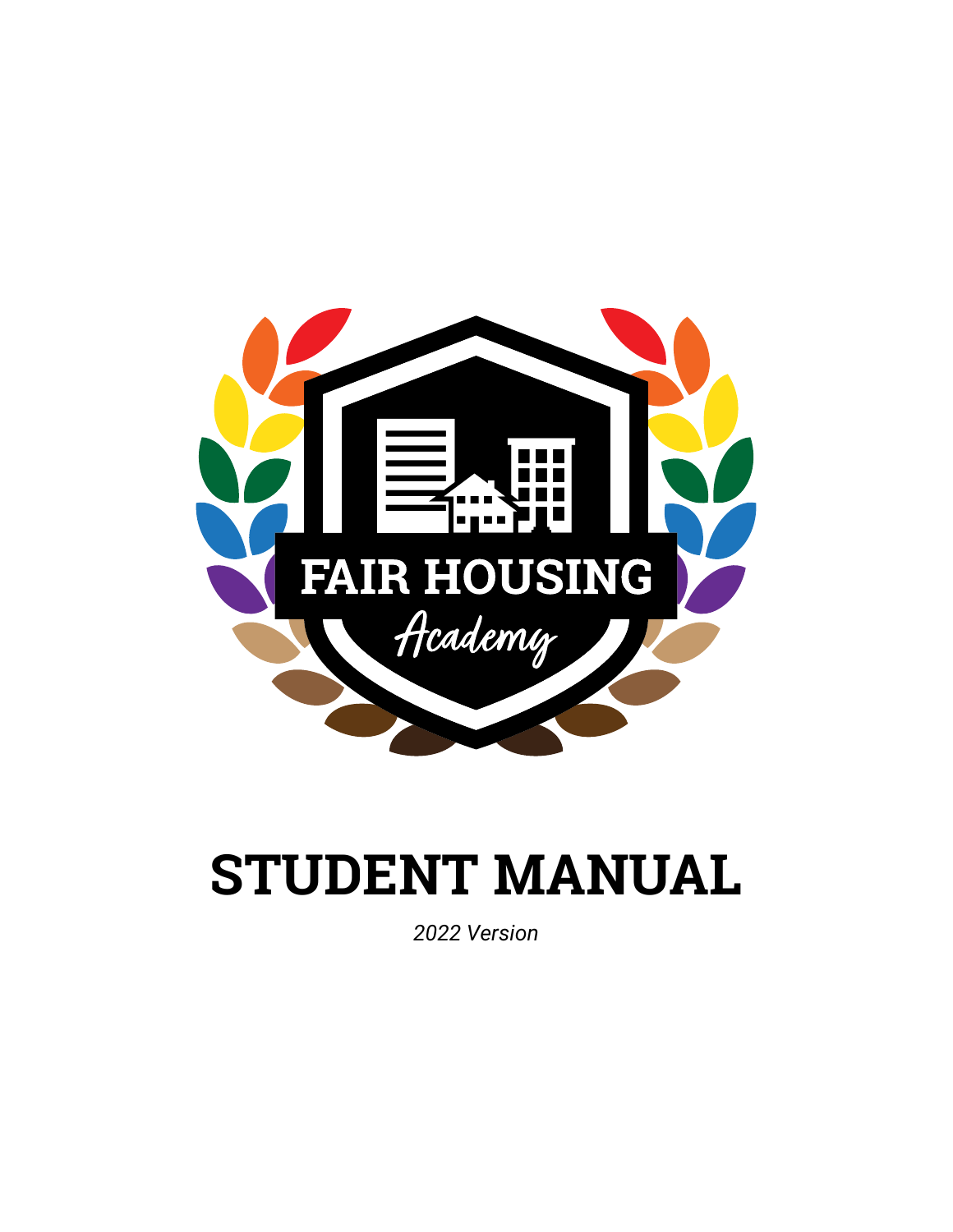#### **INTRODUCTION**

Welcome to the Fair Housing Academy and congratulations on taking the next step to ensure that all North Carolinians have access to fair housing! By completing this program, you reaffirm your commitment to the Fair Housing Act, avoid serious fair housing violations and guarantee you have the training and tools needed to actively combat housing discrimination

After everything that happened in Long Island with the Newsday Report, NC REALTORS® realized it was time to expand our fair housing education and help North Carolina REALTORS® navigate issues related to fair housing. The Fair Housing Academy gives you the opportunity to learn from fair housing experts at the National Association of REALTORS® and around the country.



NC REALTORS®, representing over 50,000 REALTORS® who reside in diverse communities across North Carolina, embodies our REALTOR® Code of Ethics, the governing document which protects the housing rights of all people, regardless of race, color, religion, sex, handicap, familial status, national origin, sexual orientation, or gender identity. We embrace equality and inclusivity, honoring individuals and respecting differing perspectives to reach common goals for the betterment of all. Racism and discrimination have no home in North Carolina.

*Adopted by the NC REALTORS® Board of Directors on October 15, 2020*

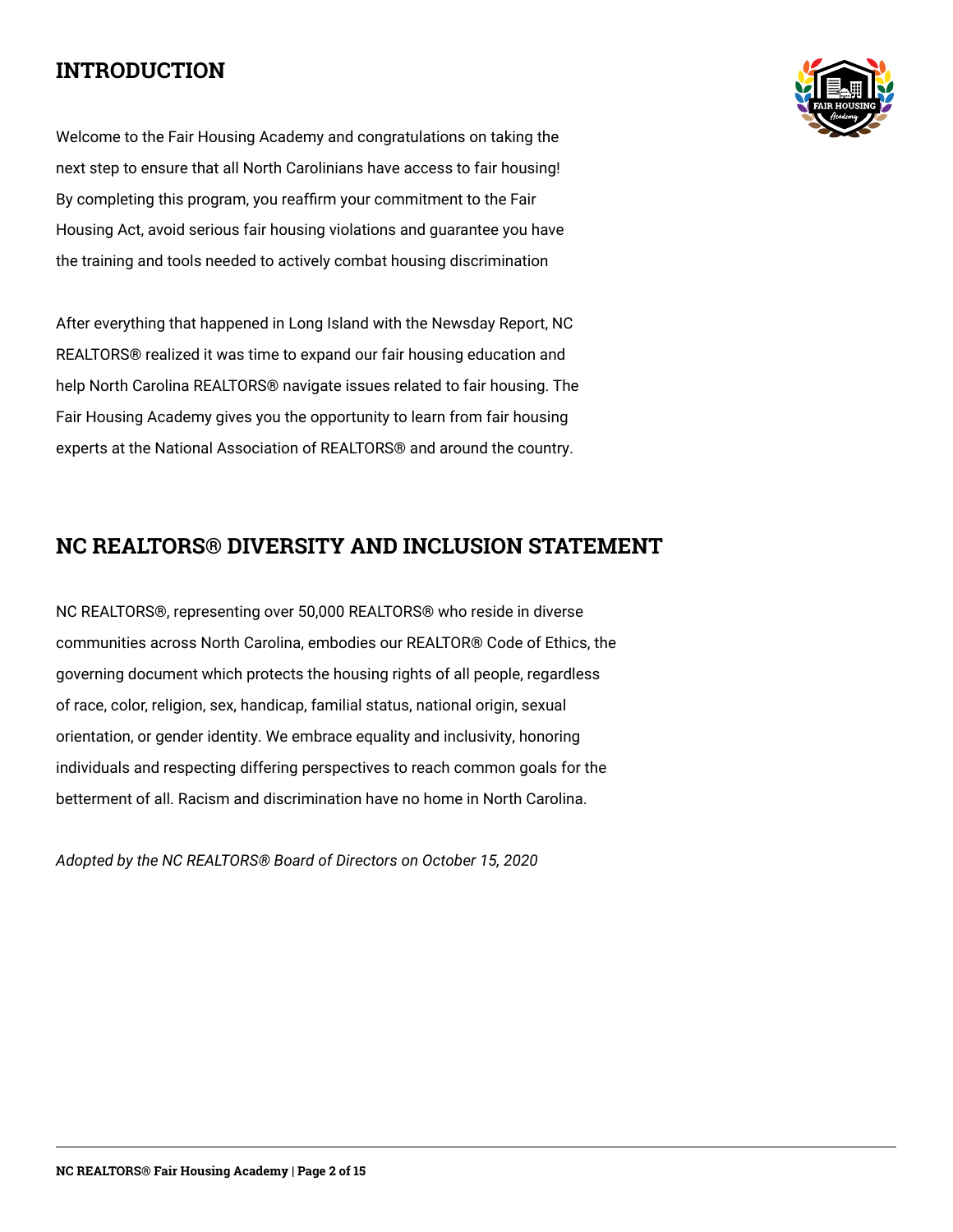#### **PRE-TRAINING DISCUSSION**

**Student Name:**

**Date Completed:**

**1. What does fair housing mean to you as a REALTOR®?**

**2. What challenges do you think the real estate community is facing today?**

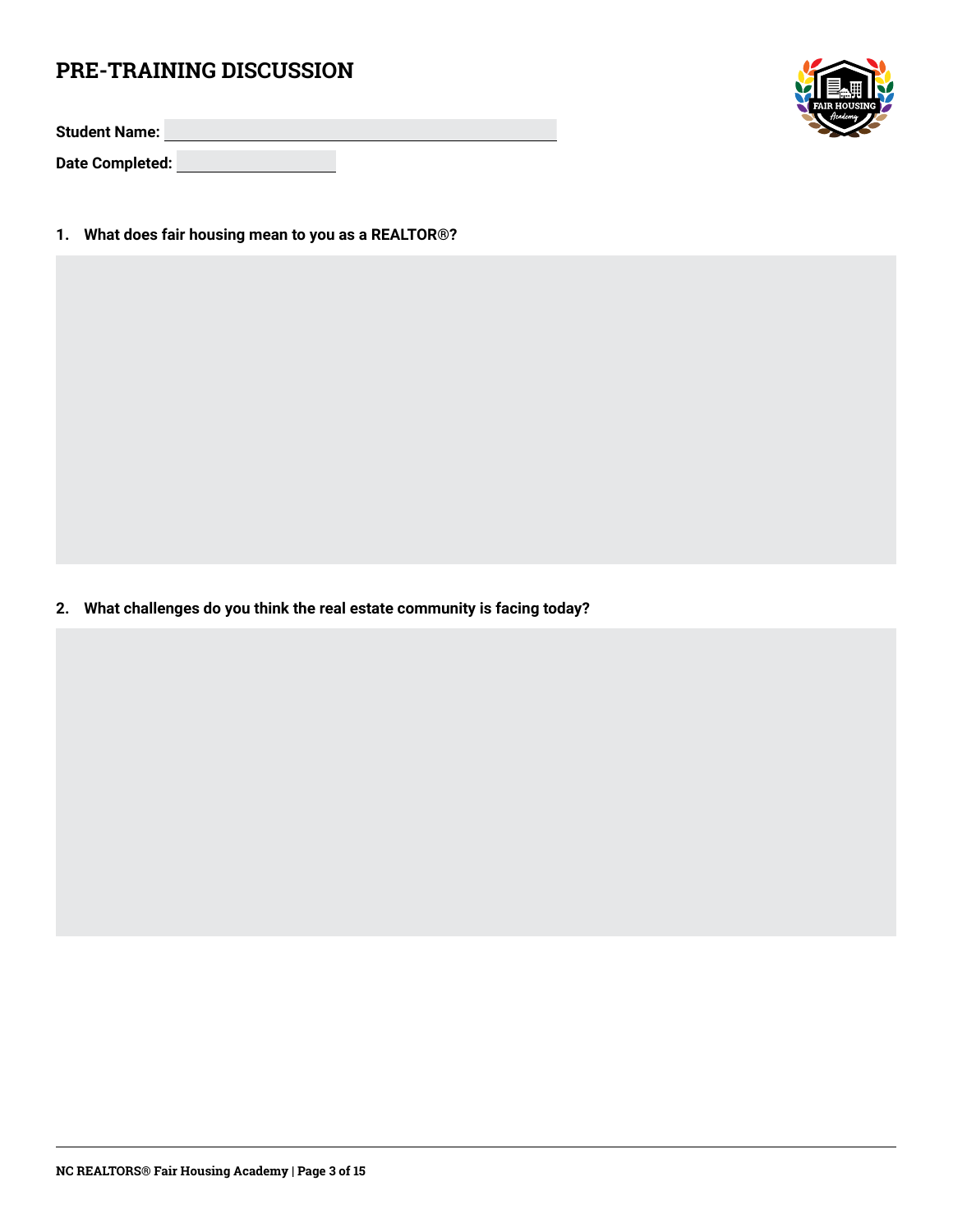#### **THE FAIR HOUSING CHARGE – IT STARTS WITH YOU**

**Student Name:**

**Date Completed:**

**1. What methods do you use to be sure the people you work with have consistent treatment?**

**2. If you do not currently have a system, what do you need to do to create a uniform treatment of every client?**

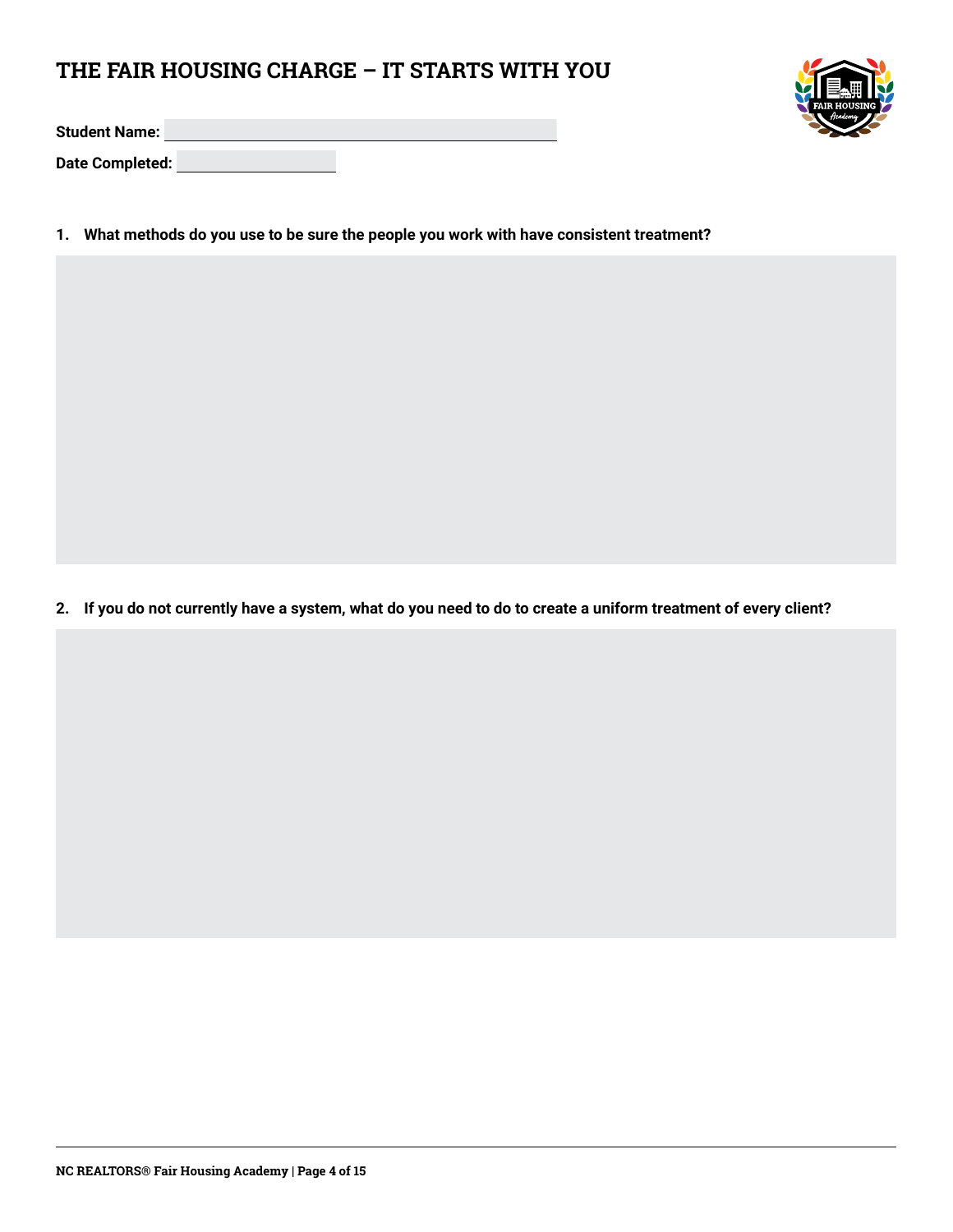**3. What was your reaction to learning about past discriminatory practices by the National Association of REALTORS®?**

**4. What are your thoughts regarding past discriminatory policies by developers and the federal government?**

**5. What do you think about the actions being taken to correct these practices?**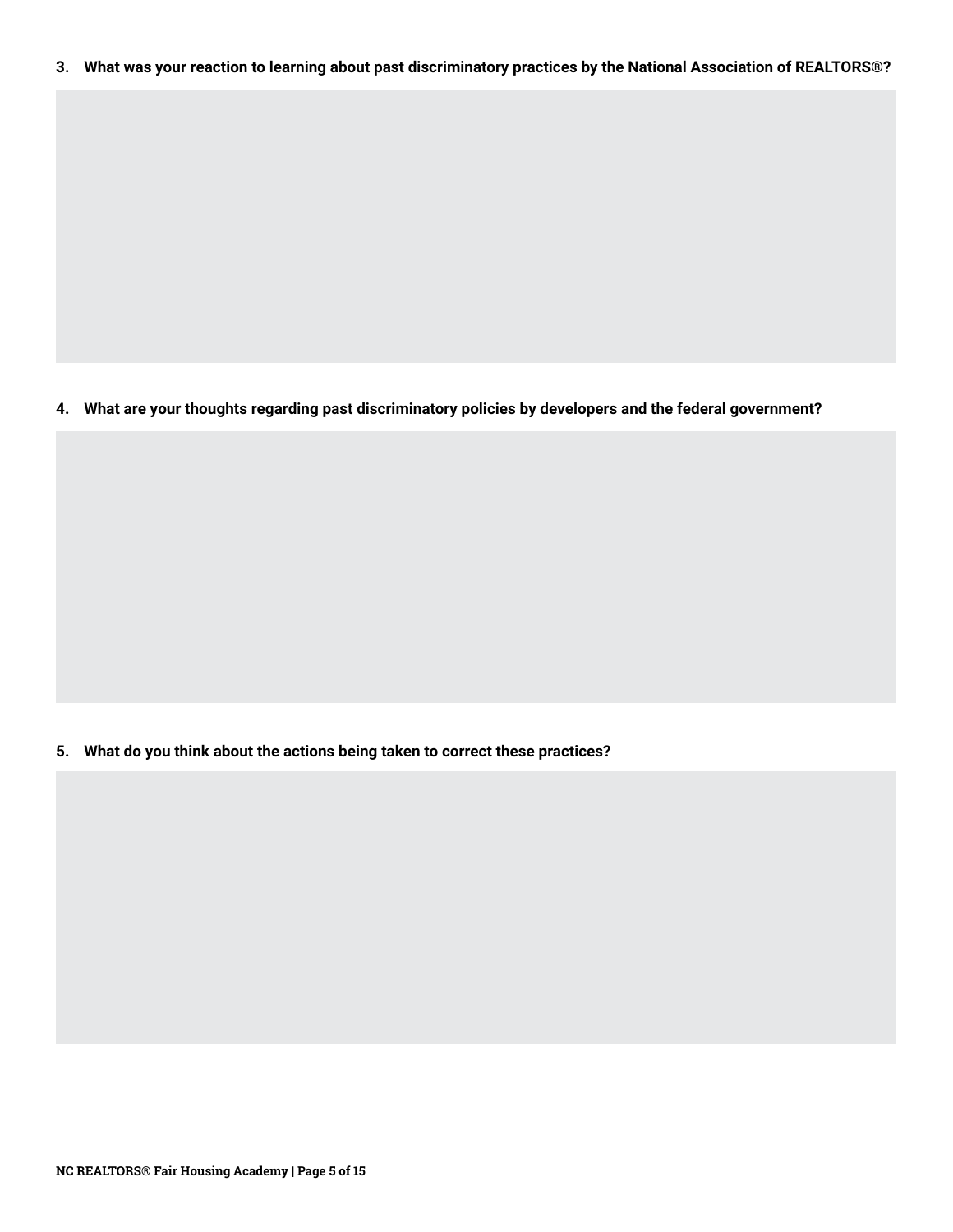### **THE FAIR HOUSING JOURNEY – PAST, PRESENT AND FUTURE**



**Student Name:**

**Date Completed:**

**Nate mentioned the three distinct "bedrocks" of housing discrimination: Redlining, Blockbusting and Steering.**

**1. Were you surprised by these statements? Why or why not?** 

- **2. Have you seen/experienced any of these practices? If so, please explain.**
	- Yes
	- □ No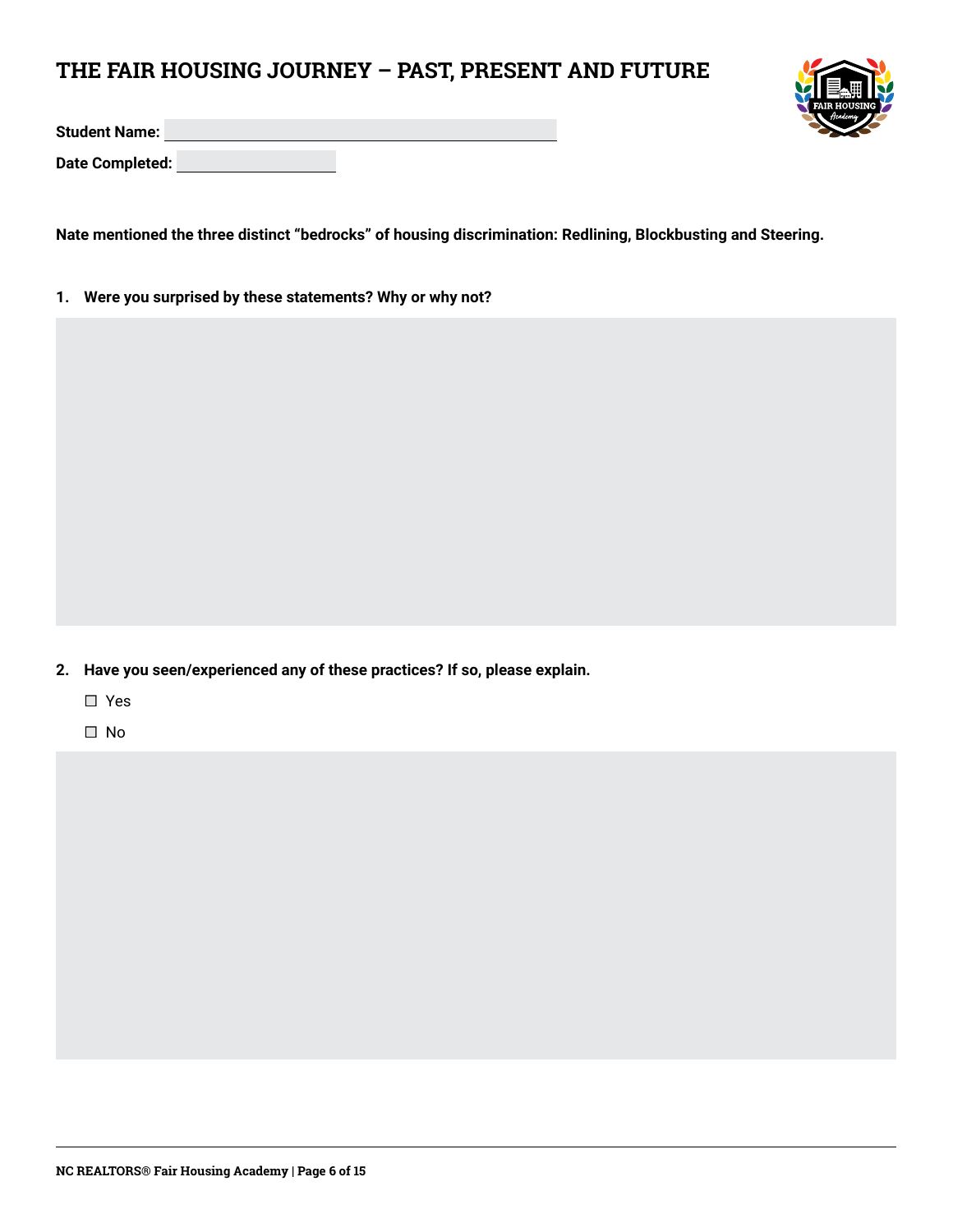**How much do you know about the ongoing challenges in discrimination against those with disabilities?**

- $\Box$  I do not know anything.
- $\Box$  I know a little.
- $\Box$  I am well-informed.
- **4. What do you think are the biggest issues in discrimination in the area of those with disabilities?**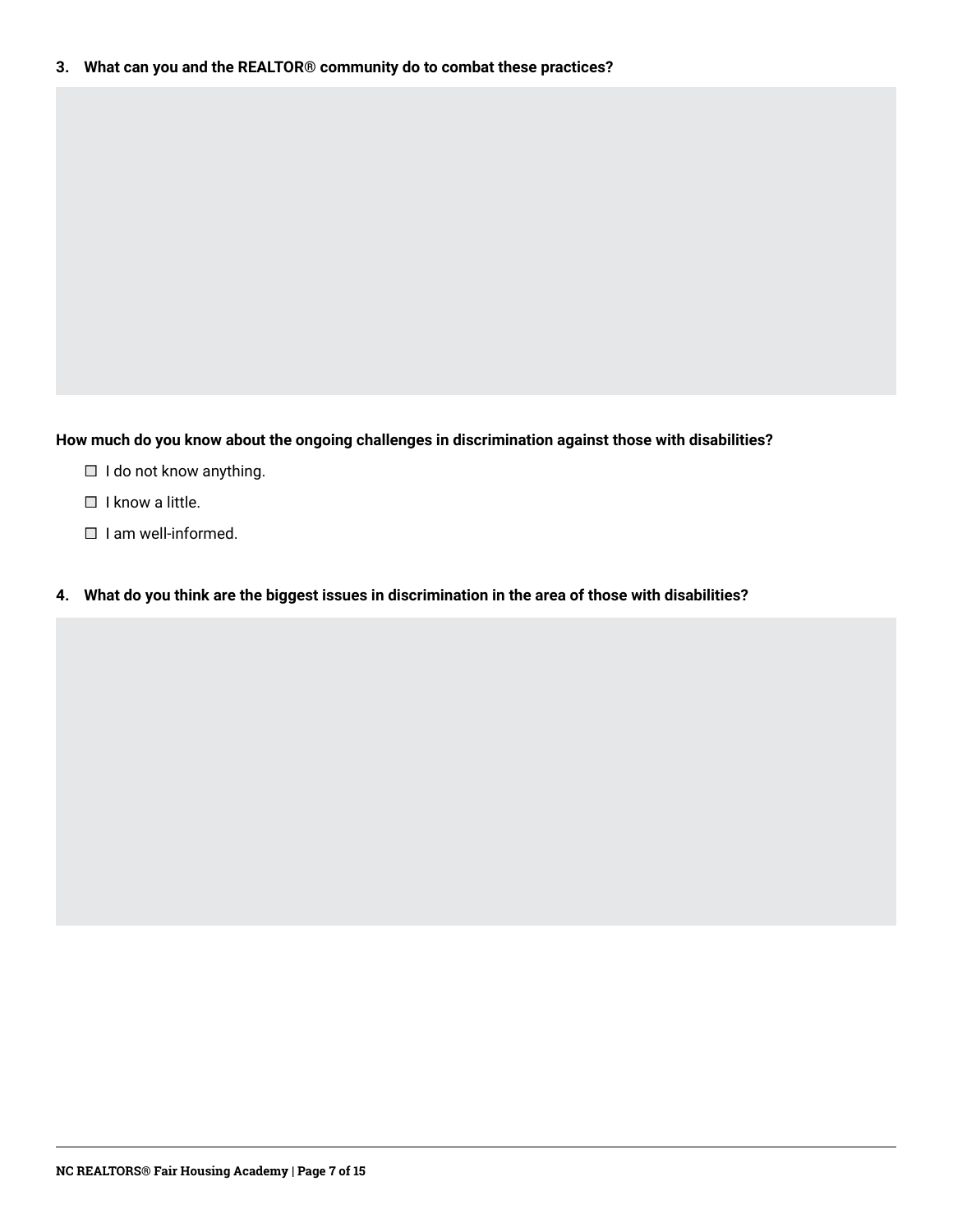#### **THE FAIR HOUSING TEST – LESSONS FROM LONG ISLAND**



**Student Name:**

**Date Completed:**

**1. Prior to now, were you aware of the Newsday investigation into the discriminatory practices of REALTORS®?**

Yes

- □ No
- **2. Please describe your reaction to the video.**

**3. Have you participated in any Fair Housing training through your local association?**

Yes

□ No

**4. How do you feel about the comments from Bo Patton regarding the actions New York State may be taking regarding this issue?**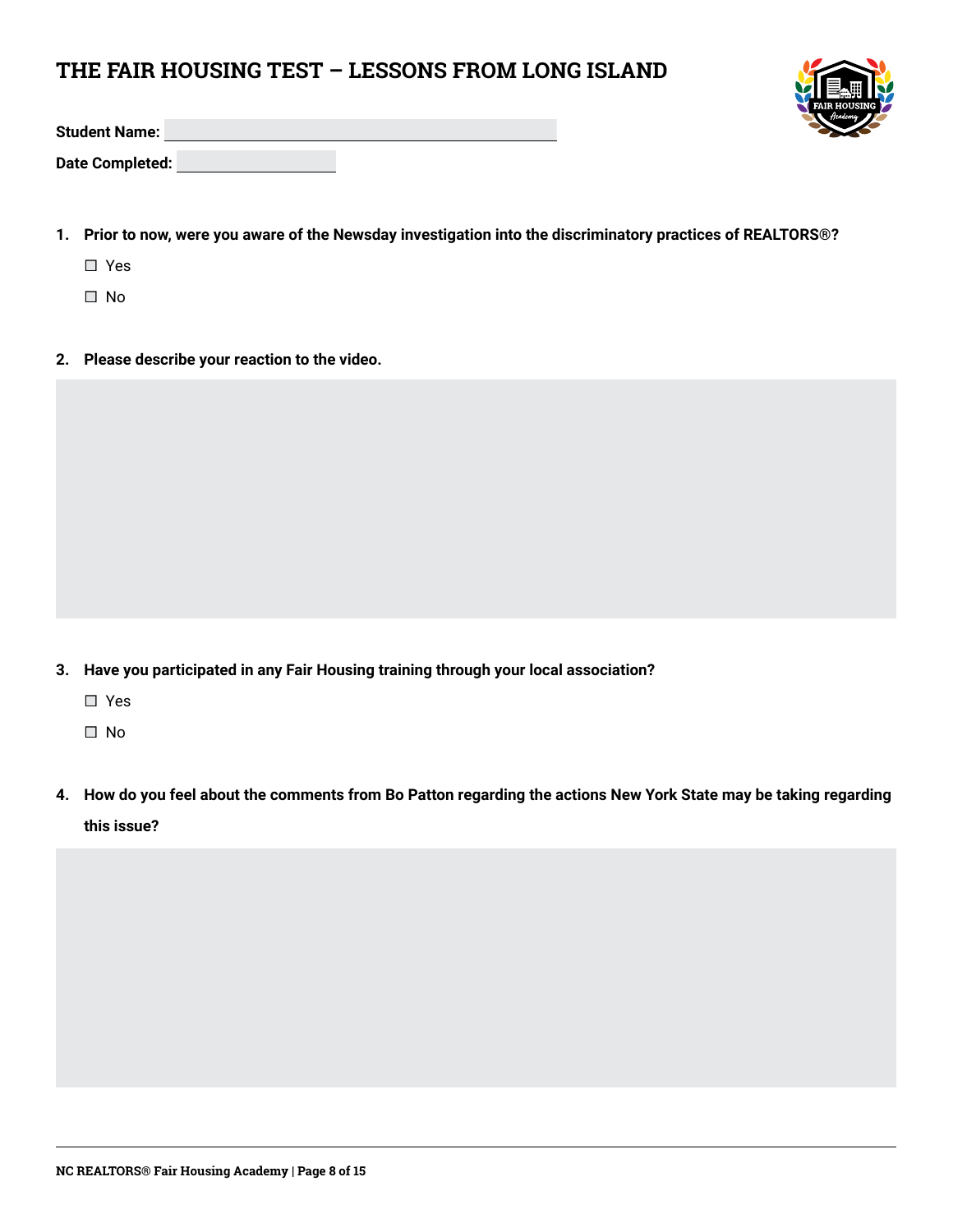#### **THE FAIR HOUSING CHALLENGE – BECAUSE THAT'S WHO WE "R"**



**Date Completed:**

**In an effort to combat housing discrimination at a National level, NAR released Fairhaven in 2020.**

- **1. Prior to now, were you aware of the Fairhaven training and if so, have you completed the program?**
	- $\Box$  Yes, I was aware and completed the program.
	- $\Box$  Yes, I was aware, but did not complete the program.
	- $\Box$  No, I was not aware.
- **2. If completed, how did you feel about playing both the role of the REALTOR® and the consumer?**

- **3. If you have not completed the Fairhaven program, are you willing to commit to completing it within the next 30 days?**
	- Yes
	- □ No
- **4. Do you understand what implicit bias is, and have you taken any training on the subject?**
	- $\Box$  Yes, I understand and have taken training on implicit bias.
	- $\Box$  Yes, I understand, but have not taken training on implicit bias.
	- □ No, I do not understand.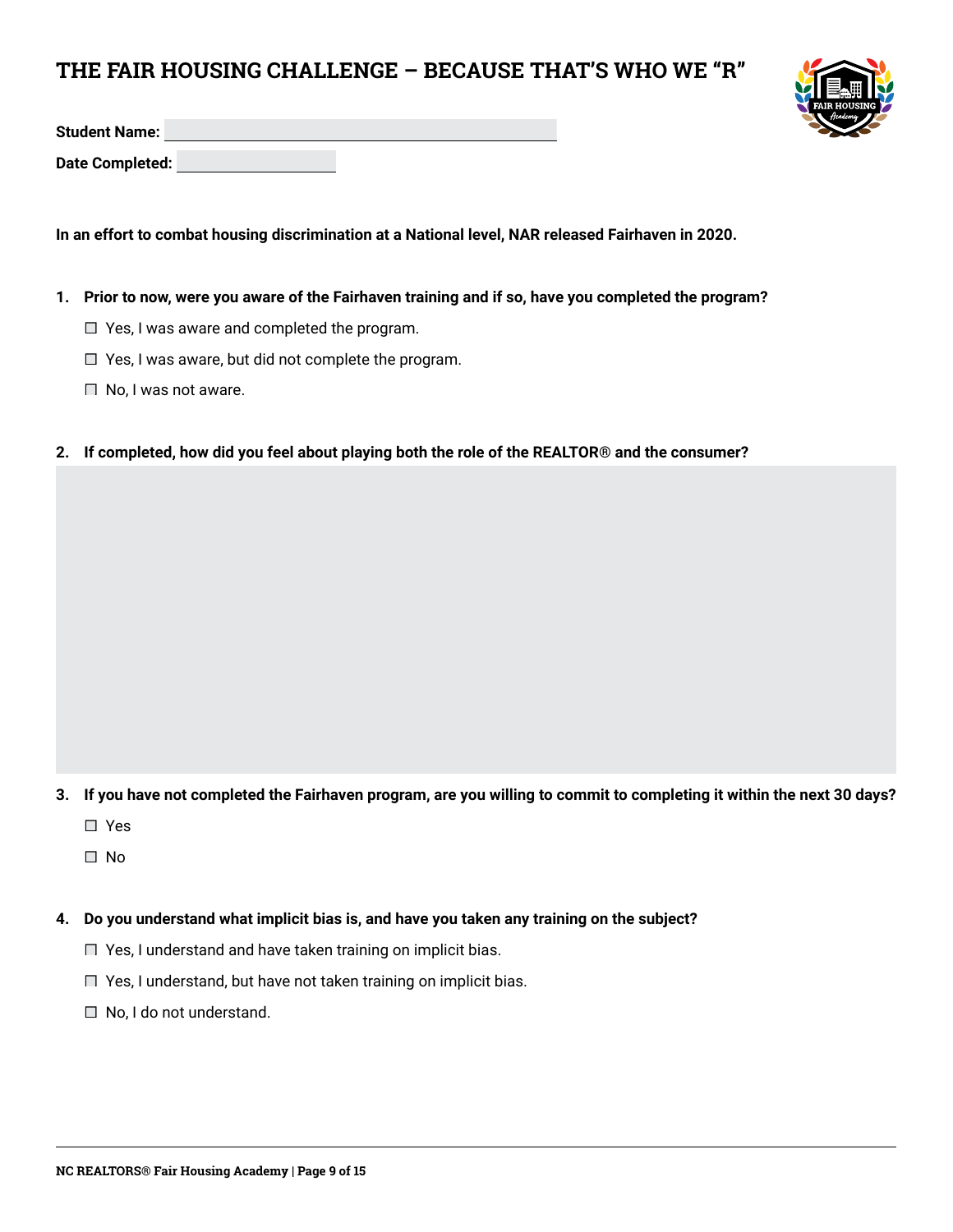- **5. Are you aware that NAR released an Implicit Bias Training video?**
	- Yes
	- □ No
- **6. Are you willing to commit to watching the video within the next 30 days and report back about anything that may have surprised you from the training?**
	- Yes
	- □ No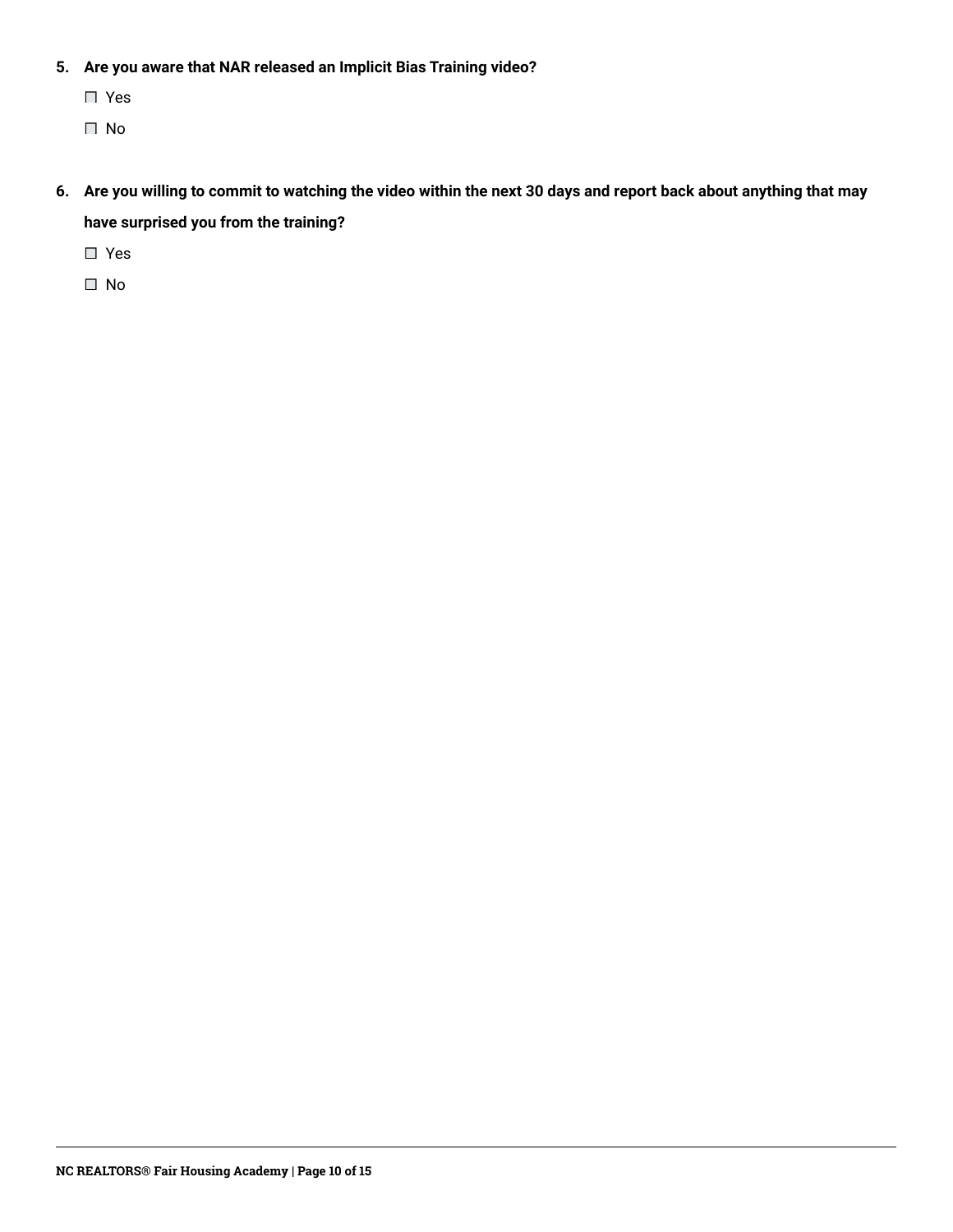## **THE FAIR HOUSING ACT – YOUR LEGAL OBLIGATIONS (RESIDENTIAL)**



| <b>Student Name:</b> |  |
|----------------------|--|
| Date Completed:      |  |

**1. Please list the federally protected classes and any additional protected classes recognized through the REALTOR® Code of Ethics.**

- **2. Have you used buyer lover letters in the past?** 
	- □ Yes
	- No
- **3. What are your feelings about NAR's belief that buyer lover letters should not be used?**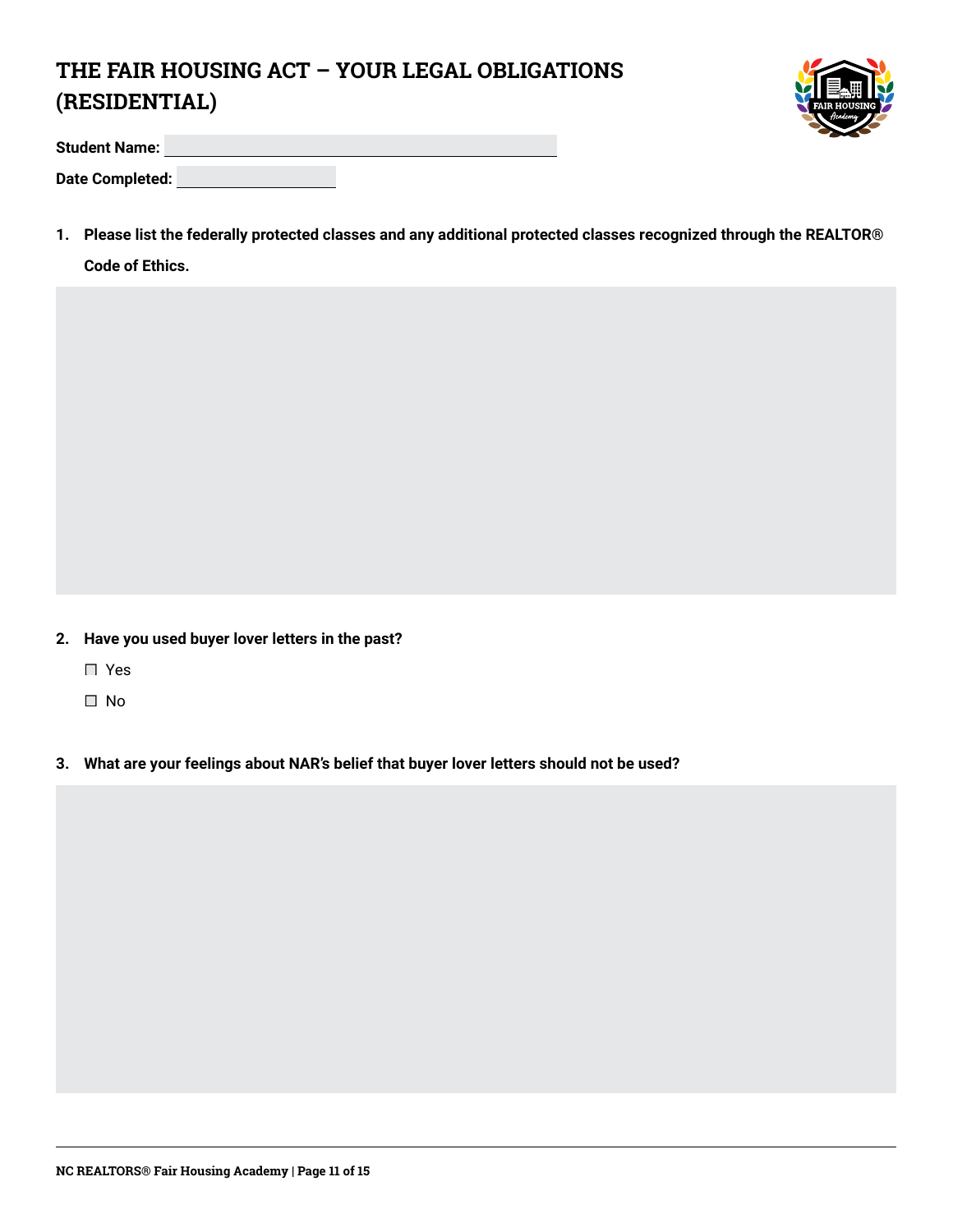- **4. Looking at your marketing program, have you questioned your approach in terms of Fair Housing? Please explain.**
	- Yes
	- No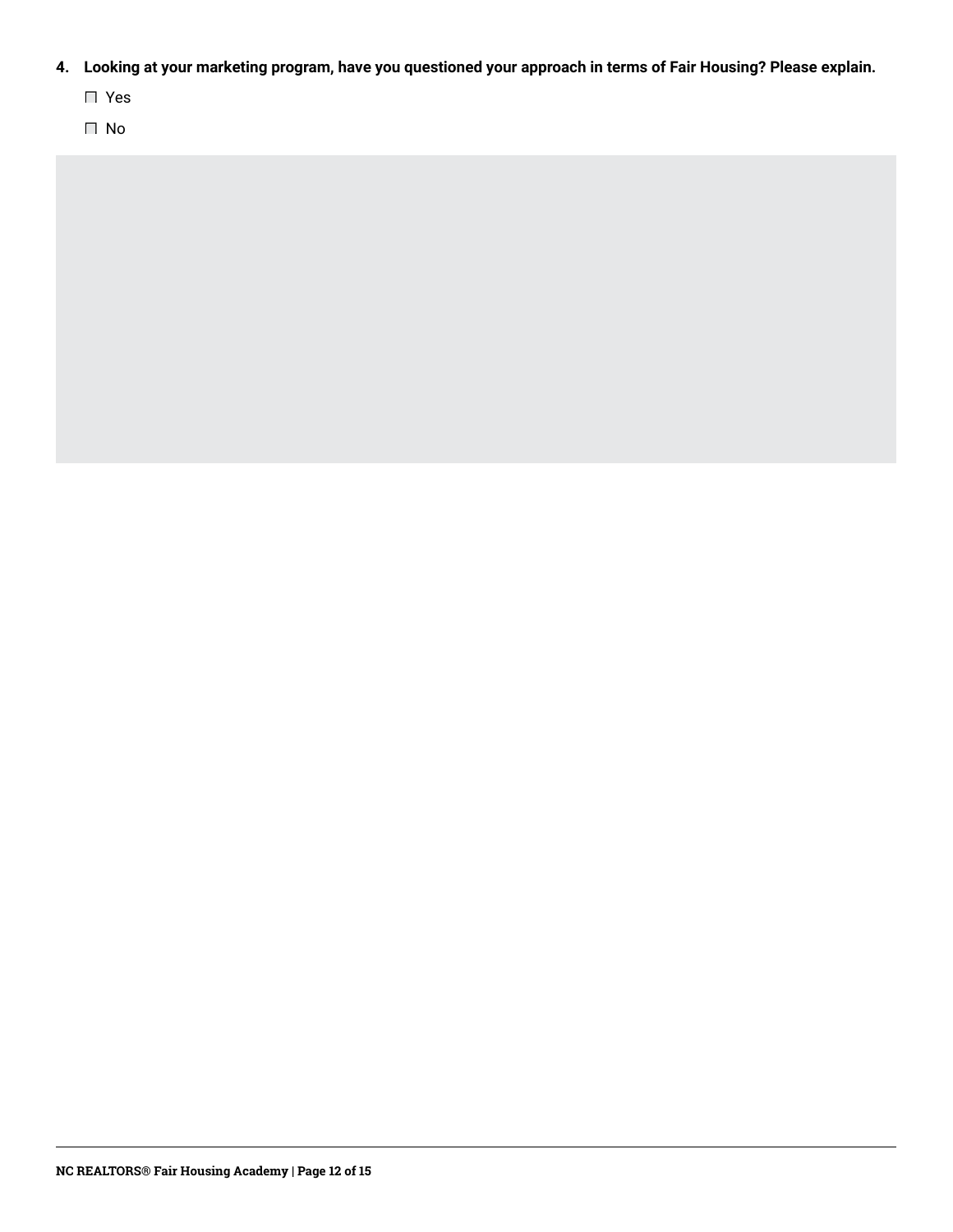## **THE FAIR HOUSING ACT – YOUR LEGAL OBLIGATIONS (PROPERTY MANAGEMENT)**



| <b>Student Name:</b> |  |
|----------------------|--|
| Date Completed:      |  |

**1. Do you have a clear understanding of the responsibilities of property managers/landlords regarding service animals and assistance animals?**

□ Yes

□ No

**2. How do you handle new tenant interaction to protect yourself from violations of Fair Housing and ADA Law?**

**3. Please list three things that could be violations of Fair Housing or ADA Law in screening tenants.**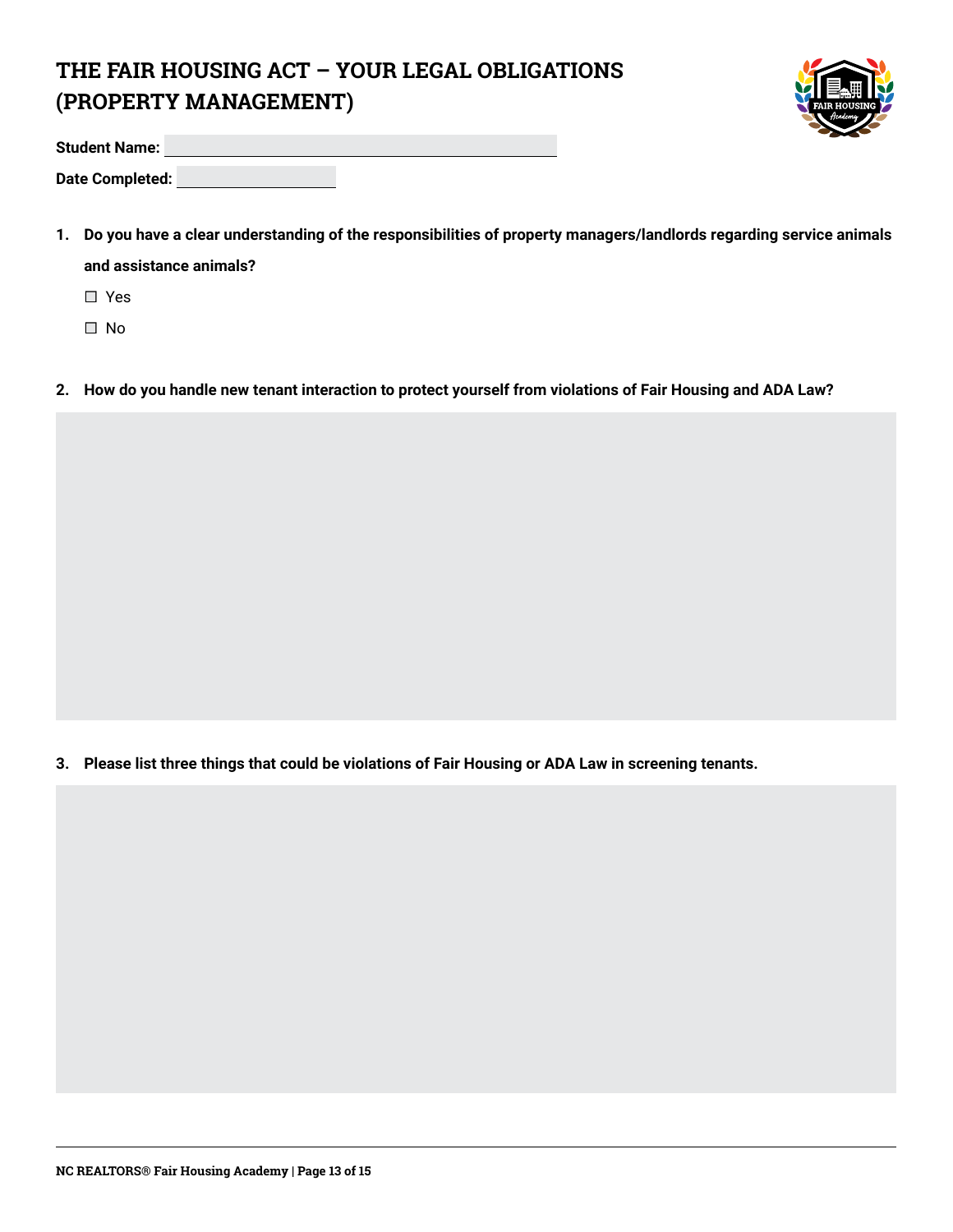## **THE FAIR HOUSING VIOLATION – RISKS, PENALTIES AND HOW TO AVOID THEM**



**Student Name:**

**Date Completed:**

**1. How do you feel about the increase in fair housing compliance testing being implemented by HUD?**

**2. What systems do you need to put in place to protect your clients/customers fair housing rights?**

- **3. Would you pass if a tester called on you today?**
	- Yes
	- □ No